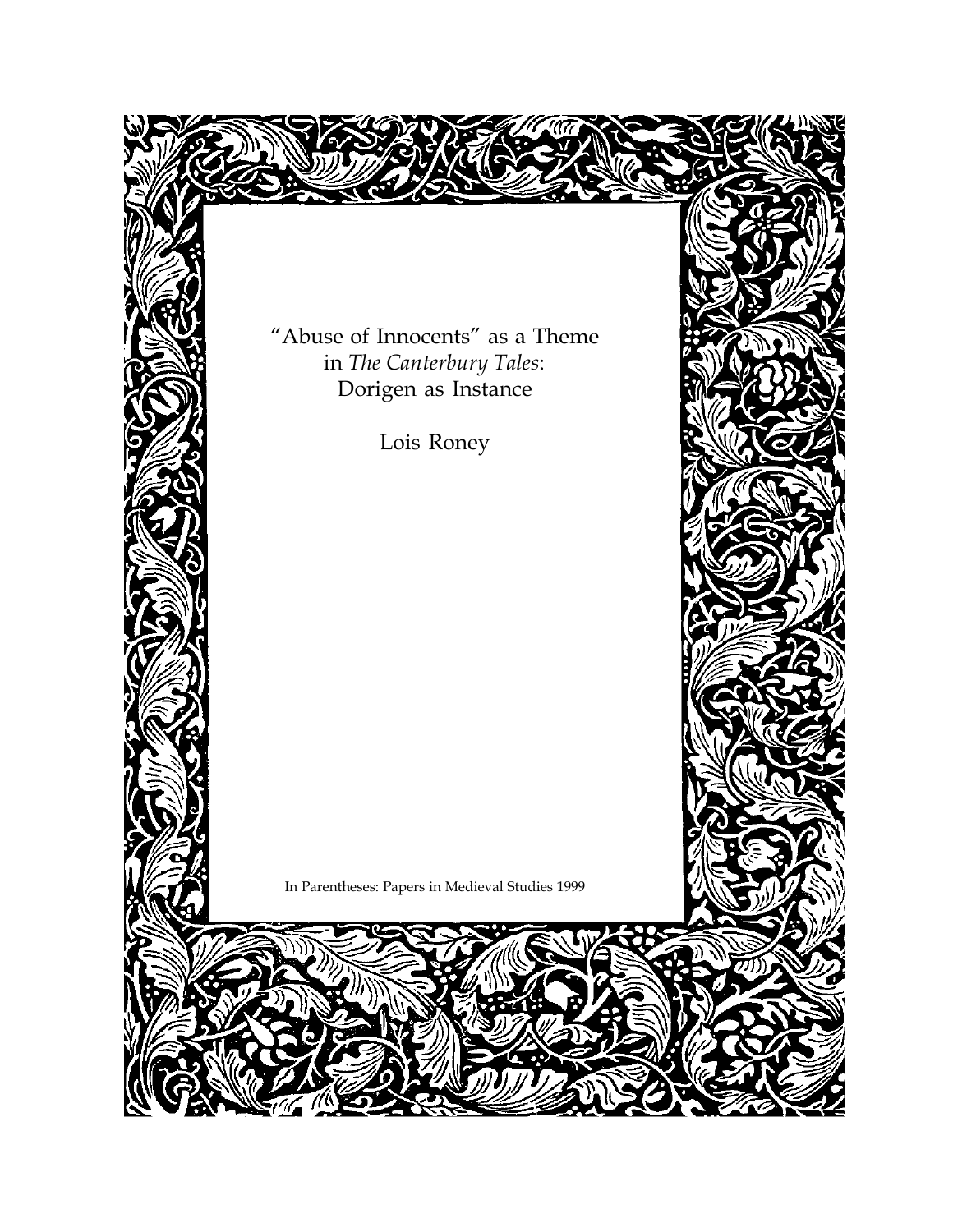hy is Dorigen such a wimp?1 Why doesn't she stand up for herself? When Aurelius tells her the rocks are gone, she doesn't even go look. Why doesn't she? When Arveragus sends her off to the garden to meet with Aurelius, she doesn't even object. Why doesn't she?

My answer has three parts: (A) Dorigen is educable. (B) Yet she cannot deliberateate questions on grave ethical issues. (C) The reason is that, as a woman, she has been excluded all her life from serious ethical consideration.

Point A: Dorigen is an educable woman. Chaucer is quite clear that she can think and she can learn. First, she has learned well the complex rules and postures of courtly love, as evidenced by both the circumstances of her marriage and the marriage agreement itself. In the best courtly love tradition, her husband had to do many a labor, many a great emprise, had to suffer much "wo," "peyne," and "distresse" and had to undergo long "penaunce" before she took pity on him, and took him for her husband and her lord  $(V, 732)$ . Further, as husband, he promised her total obedience and trust, except for the "name of soverayntee," to which she responded with her promise to be a "humble trewe wyf" (729). This is idealized courtly behavior brought to life. Whether they later live up to what they intend is a different question. My point here is that Chaucer's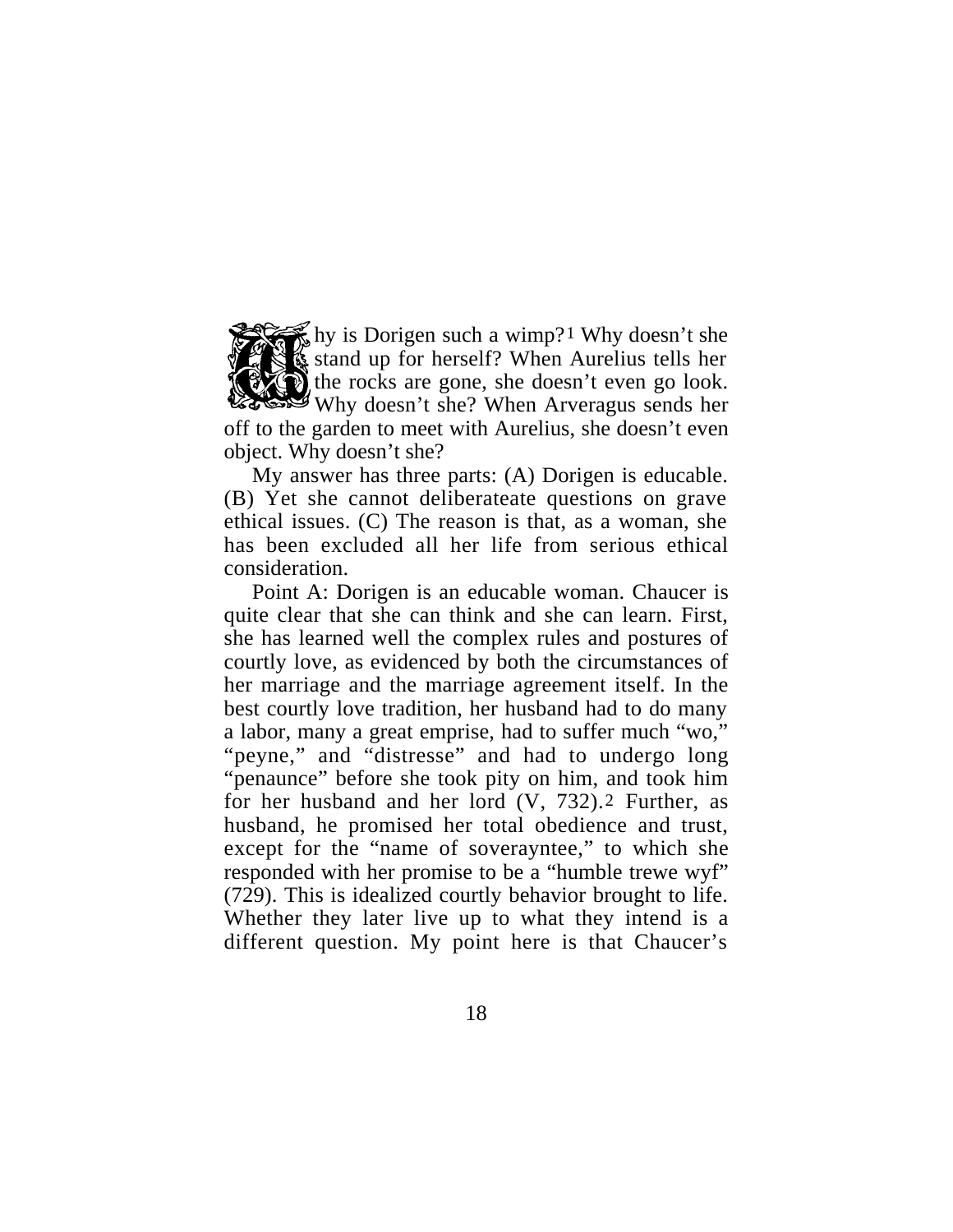Dorigen understands some very complicated behavioral rules and tries to shape her life by them.

Second, not only is Dorigen capable of understanding and trying to live by abstract behavioral rules, she is also capable of serious philosophical speculation, as evidenced by her lament to God about the rocks. That is to say, she is capable of recognizing an apparent evil in the circumstances of her own real life, and then of reasoning back to its First Cause, of thinking about the nature of that First Cause, and about the contradictions between its nature according to the *auctoritees* (all powerful, all purposeful, perfect, loving, and wise) as opposed to the actual presence of the evil unreasonable rocks. In no way, she says, do the rocks foster man, bird, or beast. Indeed, she says, they have slain a hundred thousand men. She knows the answer taught by the clerks, that "al is for the beste" (886); but, she says, I am not able to know their reasons. ("I ne kan the causes nat yknowe," 887.) Thus, Chaucer's Dorigen is capable of, first, understanding and trying to abide by complicated behavioral rules and, second, of serious philosophical speculation.

She is also educable in that, when faced with a problem, she knows how to search the *auctoritees* for parallel cases. Her complaint consists of 101 lines setting forth 22 different *exempla* about innocent pagan women most of whom killed themselves for the sake of their chastity (1355–1456). Before reviewing the authorities, Dorigen says that in her circumstances she knows of no succor (aid, help, rescue) "save oonly deeth or elles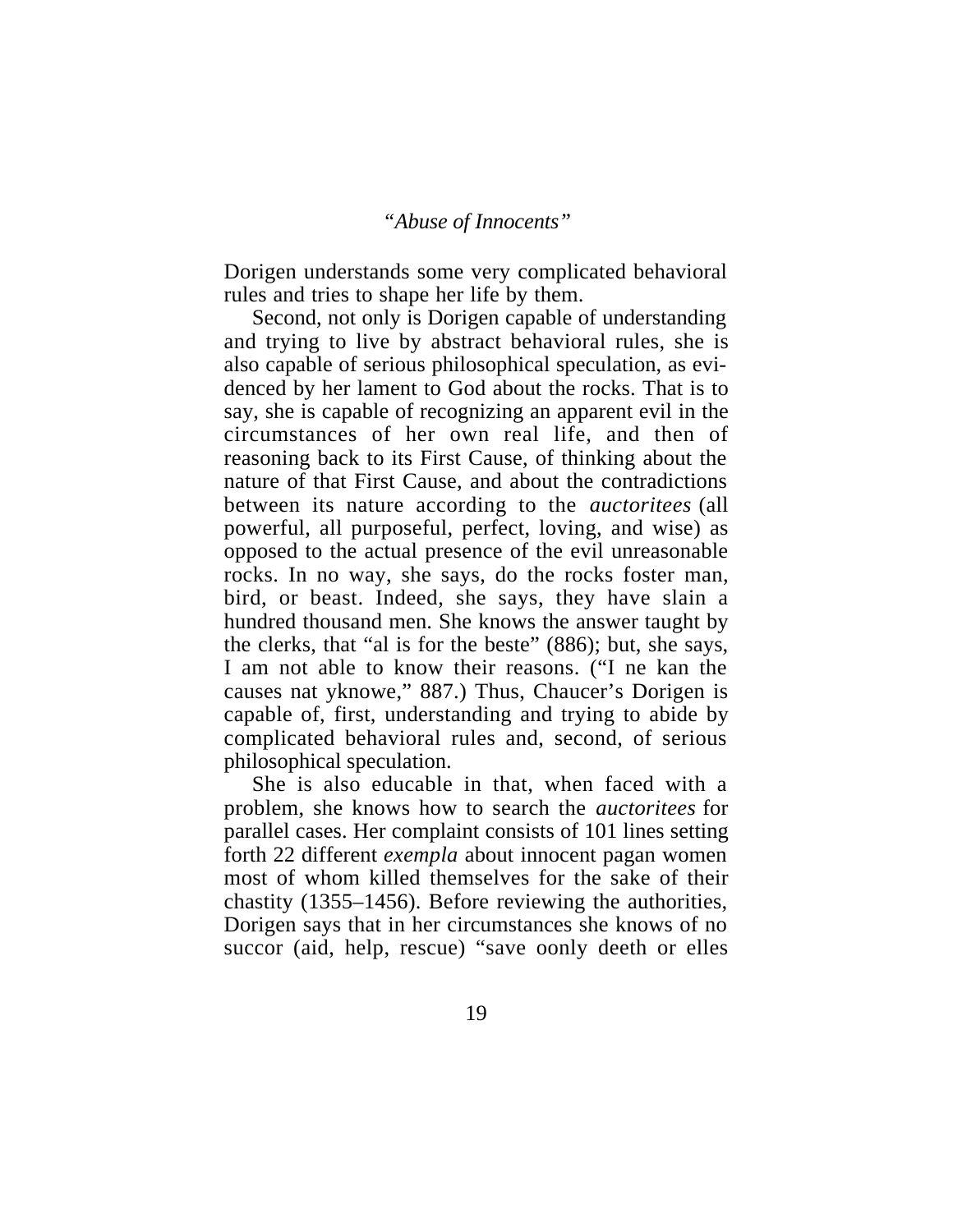dishonour"—one of these two, she says, "I have to choose" (1359). She reviews the first three stories at length, but, as the unanimity of their agreement that suicide is her only course becomes clear, her retellings get briefer and briefer, and finally disintegrate, as she herself disintegrates, into *exempla* of extraordinarily long-suffering wives. The result of her review of the authorities is that Dorigen weeps for several days intending to kill herself until her husband comes home.

There you have Point A in my exploration of Dorigen's wimpishness: she is an educable woman. She is capable of understanding complicated behavioral rules and attempting to live by them, as with the rules of courtly love. She is capable of sustained serious philosophical speculation, as in her lament about the rocks. And she is capable of searching through the appropriate *auctoritees* for answers to real questions.

Yet, in spite of these abilities, she is unable to reason out ethical choices for herself. In fact, she cannot even formulate clearly the ethical problem involved. She doesn't know how. This is Point B in my argument: Although she is highly educable, Dorigen does not know how to think about conflicting moral claims. She does not understand dialectic. When Aurelius tells her the rocks are away and makes his demand upon her, her immediate reaction is that she is trapped (1341). Fortune has wrapped her in its chain (1355–56). Now, she says, I have to choose between death and dishonor, the standard moral choice for women. However, in the Franklin's Tale, Chaucer changes the choice. Instead of keeping it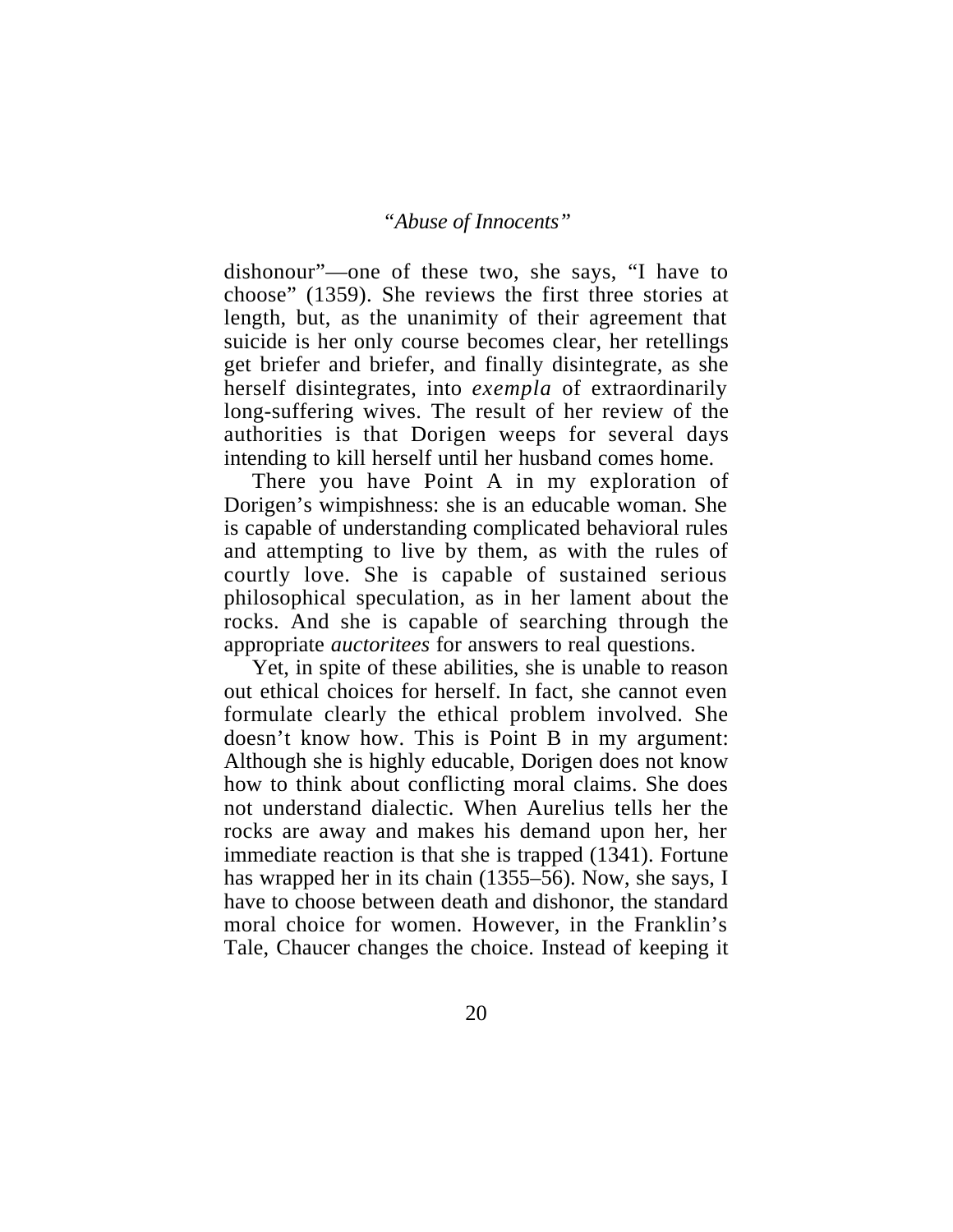between death and dishonor, Chaucer sets it up like a *sic et non* problem, with conflicting authorities on both sides. First, Aurelius tells her she has to sleep with him; her honor is at stake. Next, the authorities tell her just the opposite: she has to commit suicide; her honor is at stake. But then her husband, surprisingly, seems to agree with Aurelius; again she has to sleep with Aurelius because her honor is at stake. The situation calls for dialectical reasoning, not obedience, but Dorigen doesn't know how. Instead, half mad with grief, she obeys her husband and heads for the garden.

Dorigen is in a real bind. Not only is she a faithful wife who wants to remain that way (Chaucer is very clear about that, 980–87), she is also a woman whose marital chastity is part of her very identity. Submitting to Aurelius is no small matter to her. And yet, even under these extreme circumstances, she cannot find within herself the ability to call a halt to the whole unsavory train of events. Why? Because she does not know how. She knows that plenty is wrong; that's why she is so upset. But she does not know how to stop the process that is going to destroy her.

Why doesn't she know how? Here comes Point C of my argument. All her life, because she is a woman, Dorigen has been excluded from serious ethical debate. She knows nothing of dialectic. She has never learned how to mediate between conflicting ethical claims; she has never learned to choose between shades of gray. "Death or dishonor" is what she has always been told; that is what her review of the pagan authorities tells her.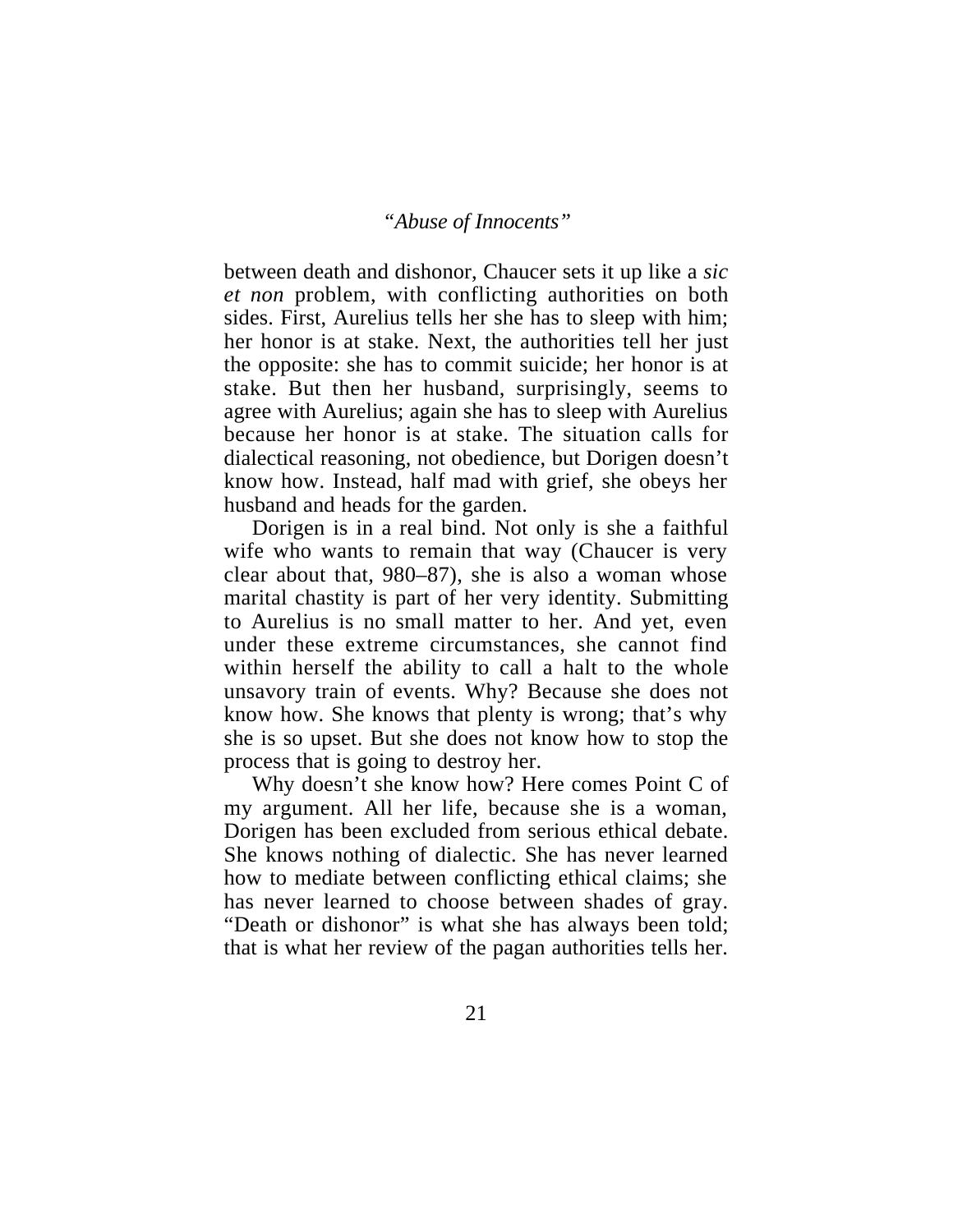Yet, "adultery or dishonor" is what both Aurelius and her husband tell her. The two solutions conflict, and neither makes sense to her. Neither solution takes her seriously as a human being in her own right; neither is interested in her innocence in this case.

For at least two thousand years, women like Dorigen had been excluded from serious ethical discussions, as either subject or object. As subject, Dorigen has been taught to leave the reasoning about the rocks, that is to say, the reasoning about the problem of evil in this world, to the clerks. "To clerkes," says she, "lete I al disputison" (890). Her soliloquy about the rocks demonstrates that she both understands the problem and knows the clerks' conclusion (that all is for the best); but the reasoning, the rationalizing, the whole dialectical process about the grays by which a benevolent all-powerful Creator can justly allow evil rocks in his universe has been denied to her. She says, literally, "I ne kan the causes nat yknowe" (887), that is to say, I am not able to know the reasons. Why not? Because she is a woman. No Latin. No access to the treatises. No access to serious philosophical speculation or higher education.

The process of moral reasoning, of arbitrating between conflicting ethical claims, is not a natural skill. The natural skill, or at any rate the skill one sees in the uneducated and in children, is simple binary choice black or white, good or evil, death or dishonor. Because she is a woman, Dorigen's ethical value as a human being has been reduced by the culture in which she lives to the state of her chastity. And, what is really pitiful in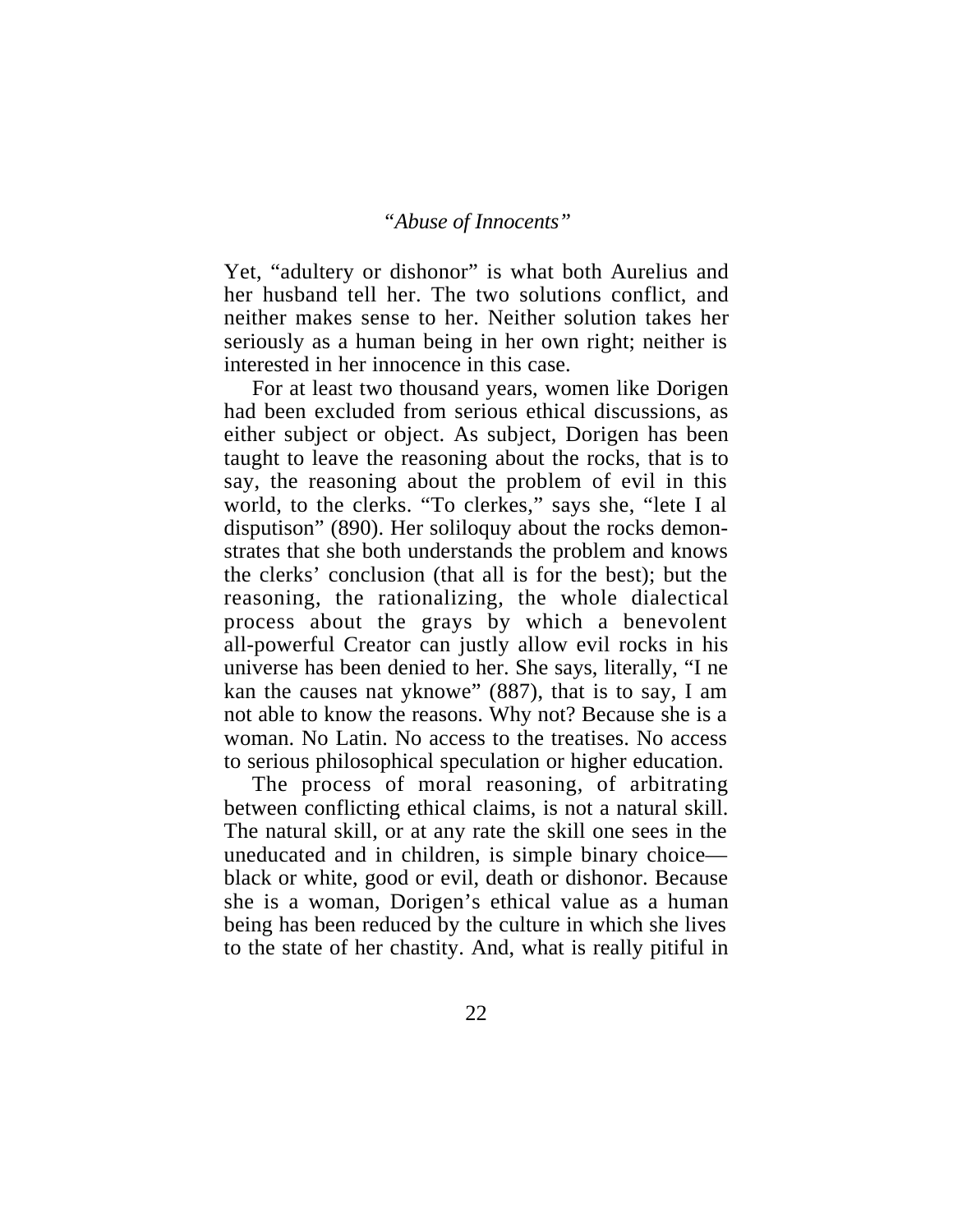the Franklin's Tale, what makes Dorigen behave as such a wimp, is that she agrees with this valuation. She doesn't think of her own innocence. Instead, first she seriously inclines towards suicide, and second she seriously inclines towards adultery.

As object, Dorigen is again excluded from serious moral discussion in the tale, as were women throughout her culture. The Franklin excludes her from his concluding question, a question he puts only to the men in the company:

Lordynges, this question, thanne, wol I aske now, Which was the mooste fre, as thynketh yow?  $(1621-22)$ 

The word "fre" means generous, as the Franklin no doubt intends, but it also means *free* in the modern sense, i.e., not servile, not dependent, as Chaucer may also have intended. The Franklin raises the question as to which of the three men was the most generous, as indeed, to some degree they all were. Aurelius gives up his sexual claim; the clerk gives up his financial claim; and Arveragus gives up his marital claim. However, one could equally well ask which of the three was most deserving of blame? Aurelius, for example, knew all along that Dorigen had made that promise innocently,

…hir trouthe she swoor thurgh innocence, She nevere erst hadde herd speke of apparence.  $(1601-02)$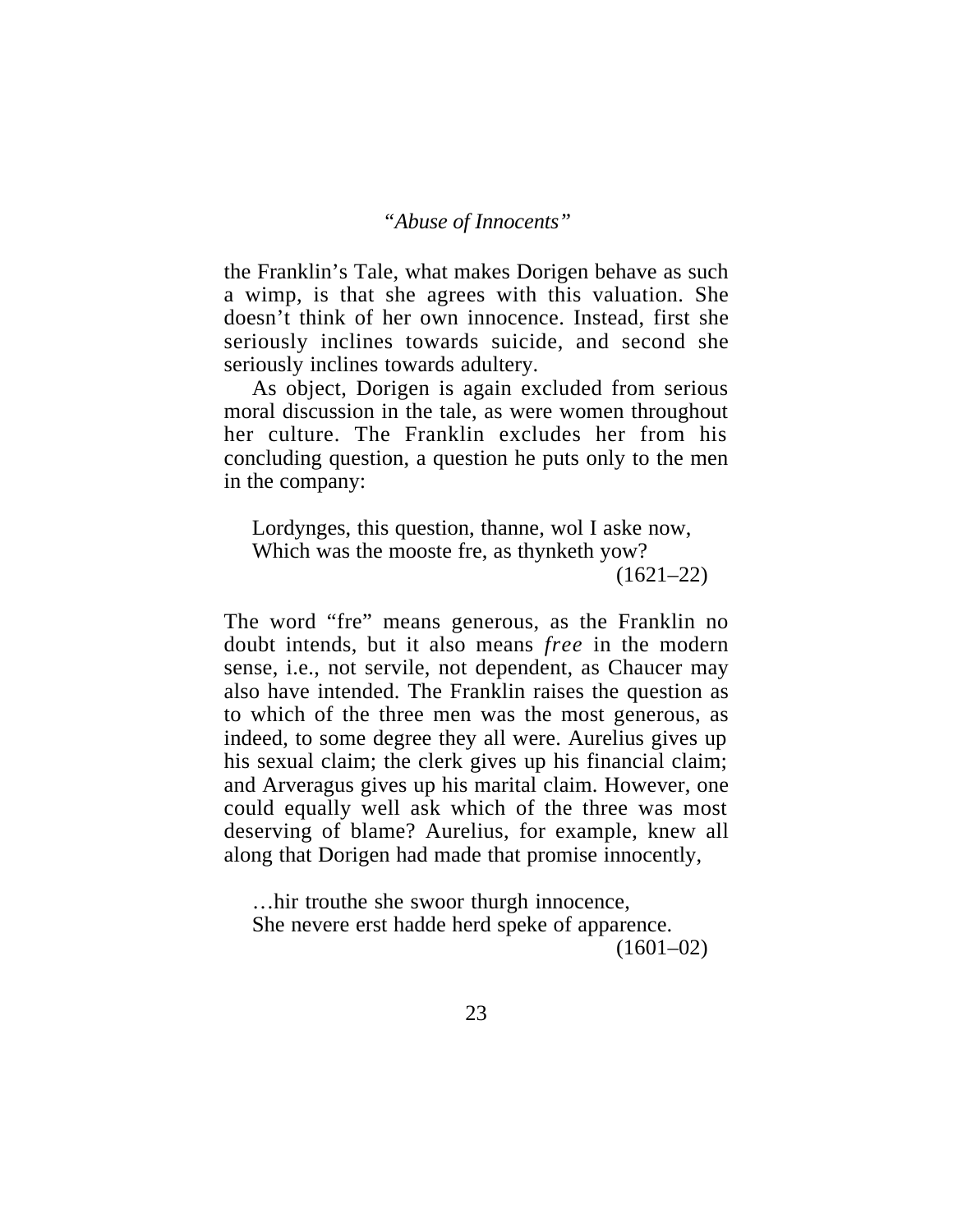Yet he was perfectly willing to take advantage of her innocence if he possibly could. Not exactly praiseworthy behavior, one might say. Likewise, the Clerk knew all along that he was participating in a fraud in order to debauch a virtuous woman, but he was perfectly willing to do so for his thousand pounds of gold. Not exactly principled, one might say again. And similarly, Arveragus apparently3 orders his wife to keep her rash promise so as to keep her "trouthe," in spite of her obvious reluctance, in spite of their wedding vows, and in spite of his promise never to impose his "maistrie / Agayn hir wyl" (747–48). Again, not exactly the behavior of a respectful and loving husband. In short, the Franklin solicits praise for the very gray behaviors of these three men. One could just as easily solicit their blames. At the same time, he is conspicuously silent about Dorigen. Because she is a woman, Dorigen is apparently not an appropriate object for moral reasoning. Yet she is the one who suffers the most, she is the one the authorities would sentence to death or defilement, and, of them all, she is the only real innocent.

So, that is my three-part answer to the question, "Why is Dorigen such a wimp?" She is a wimp because, although she is highly educable, she has never learned how to mediate between conflicting ethical claims. The reason she has never learned is that, as a woman, all her life she has been systematically excluded from serious moral reasoning. According to the authorities she knows, the only ethical problem she is ever likely to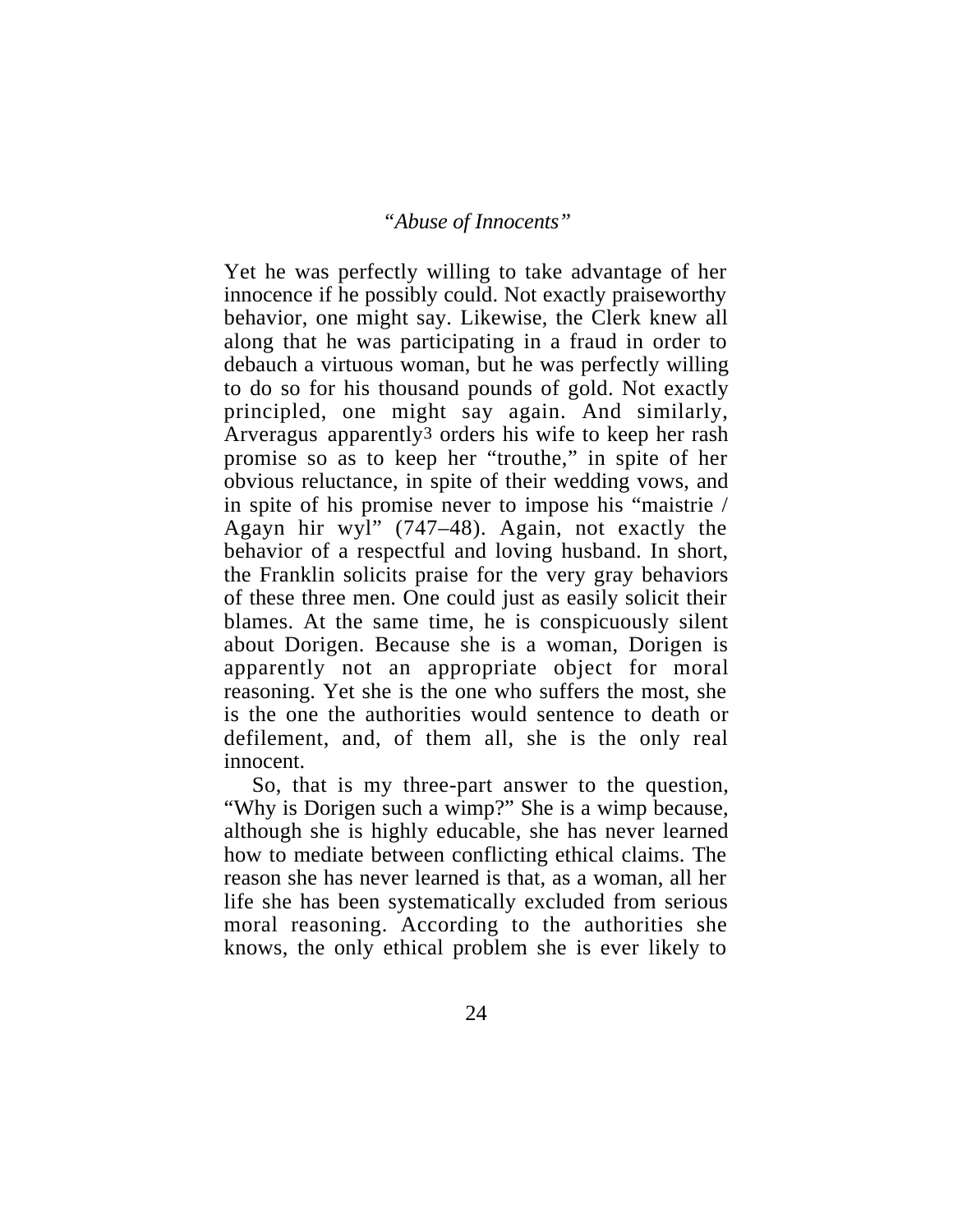face has to do with her chastity, and in the event that is threatened, well, better dead than bed.

That Chaucer was "ever a friend to women" is by now a truism. One reason is that he is willing to take women seriously, that is to say, he is willing to put them in an ethical context and make them just as problematic ethically as are his men. The Prioress and the Wife of Bath are at least as interesting as any of his male figures—the one a flawed Mary figure, but with the nature and extent of her flaws endlessly debatable; the other a virtued Eve figure, but again, with the nature and extent of her virtues unresolvable. The Second Nun, at least in my opinion, is only now beginning to receive the attention she deserves. Further, not only is Chaucer willing to take women seriously, he is willing to take seriously the authoritative role models with which women were indoctrinated: the Clerk's Tale presents us with the testing of a model wife according not only to a supposedly idealized Clerk, but according also to most of the traditional Christian *auctoritees*. The Franklin's Tale, somewhat in parallel, presents us with the authoritative pagan views on the testing of model wives. That Chaucer finds these cultural role models for women wanting is obvious; that he finds them worthy of serious ethical consideration by his readers is another reason he has traditionally been recognized and respected as a notably feminist writer.

The title of this paper posited an "Abuse of Innocents" theme running throughout the *Canterbury Tales*. I think this is true. In fact, I think it is a motif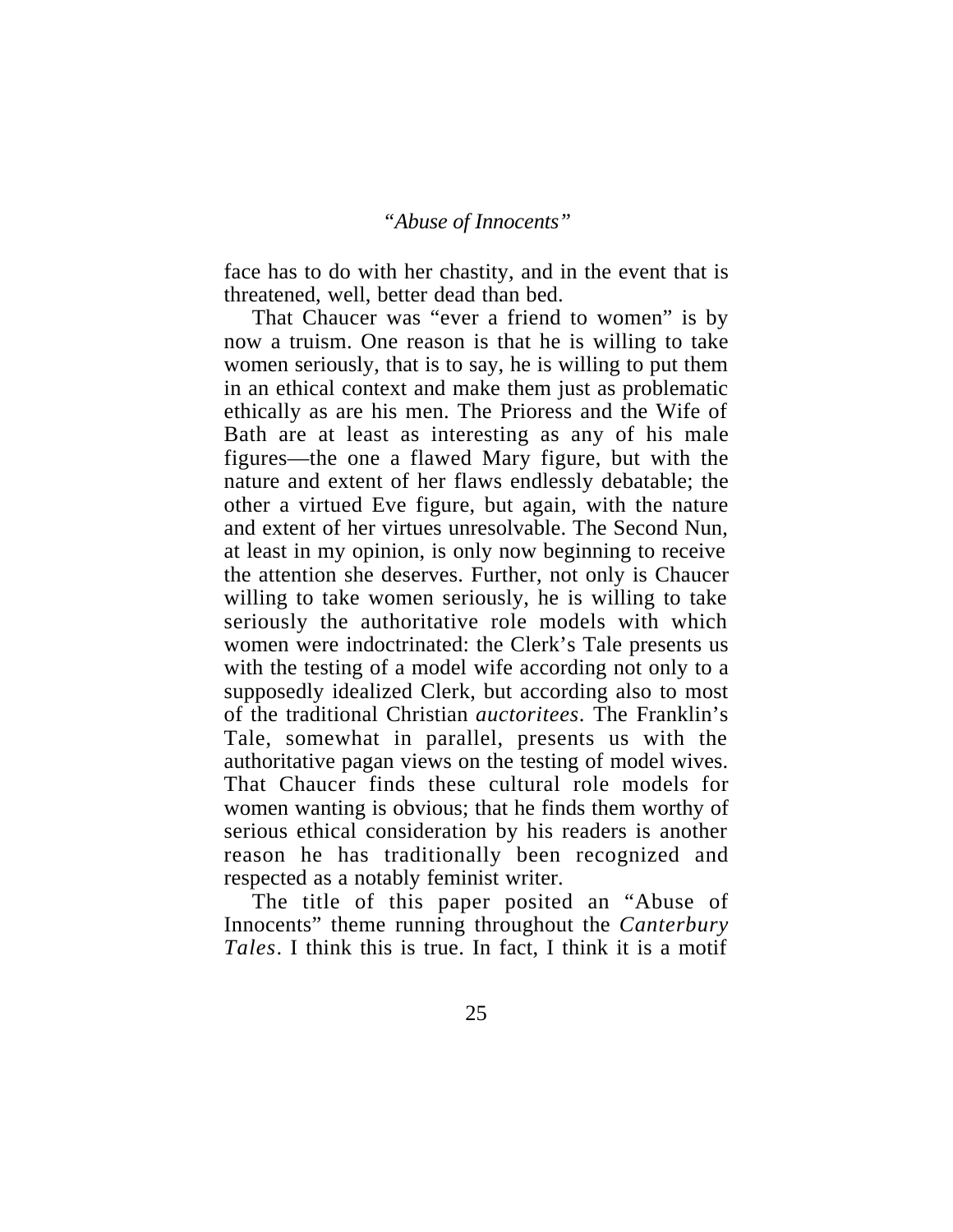that runs throughout Western literature. In *One Flew Over the Cuckoo's Nest*, Nurse Ratched badly abuses Billy Bibbit. In *Great Expectations*, Mrs. Joe brings Pip up, heaven help us, "by hand." In *Tom Jones*, tutors Square and Thwackum do their best to make Tom's childhood miserable. Ophelia and Desdemona do not deserve their fates, nor, at least in my opinion, does Criseyde. Throughout the *Canterbury Tales*, Chaucer writes of innocence and innocents betrayed. In Part I of the Knight's Tale, Palamon speaks of cruel gods who "giltelees tormenteth innocence" (I, 1314). In the Man of Law's Tale, while apostrophizing the wicked sultaness, the narrator says that in her was bred everything that could "confounde / Vertu and innocence" (II, 362–63). In the Physician's Tale, in the course of advising governesses on their duties, the narrator warns that, "Of all tresons sovereyn pestilence / Is whan a wight bitrayseth innocence" (VI, 91–92). In the Clerk's Tale, in the Second Nun's Tale, in the Prioress's Tale, the Canon's Yeoman's Tale, the Melibee, the Squire's Tale, and Parson's Tale, Chaucer speaks of innocence and innocents. He uses the term in four ways: (1) innocence of guilt, resentment, evil thought, or wicked deed; (2) innocence of years; (3) innocence of sexual experience; and (4) innocence of knowledge, of experience of the world.

My focus here has been on this fourth kind of innocence—innocence of knowledge of the world specifically, in the Franklin's Tale, innocence of experience with appearances (1602), with problematic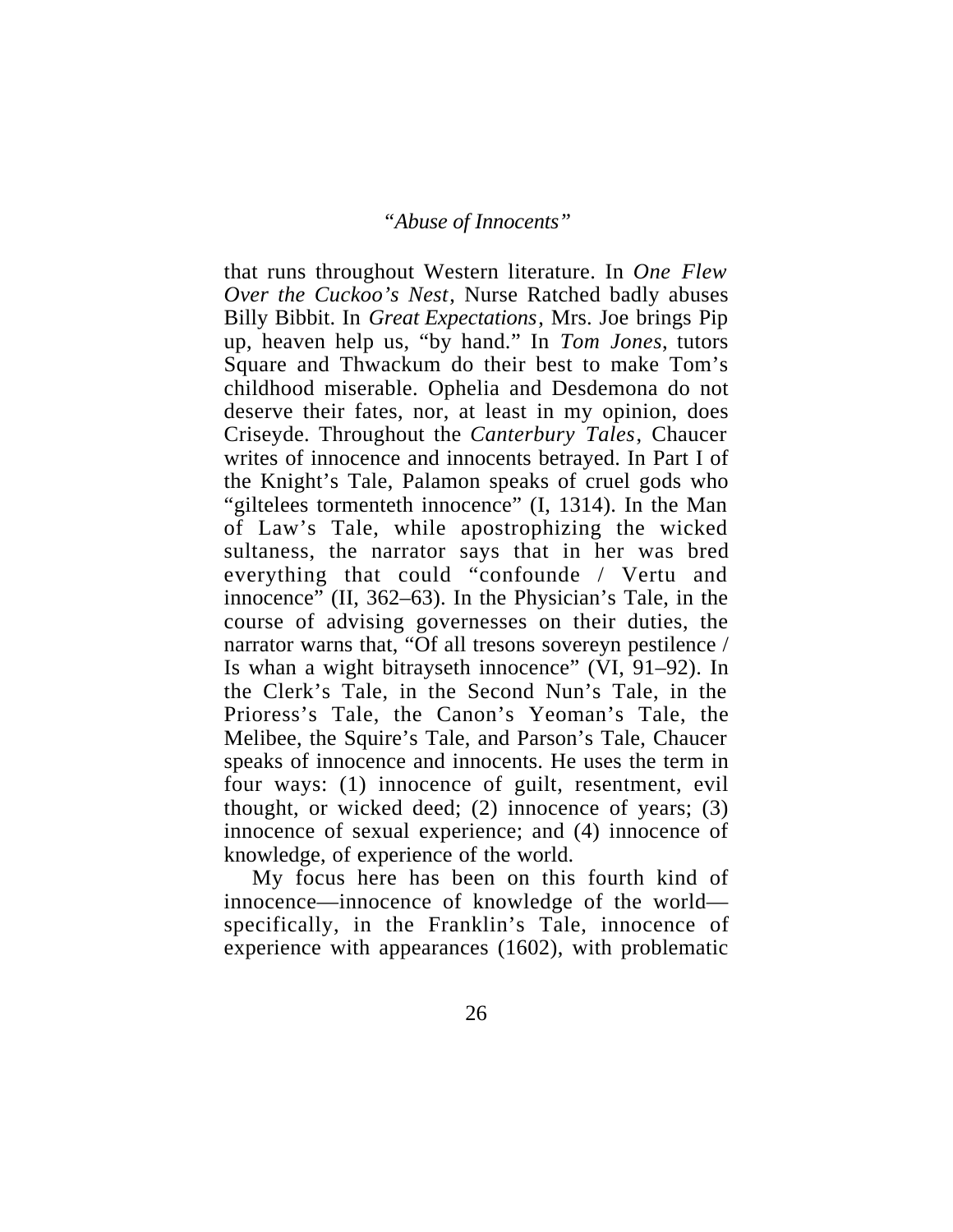people and thorny ethical issues. The MED's definitions of this kind of innocence speak of "guileless" persons, "unsuspecting" persons, "naive, simple, or foolish" persons, and "inexperienced" persons. By the MED definitions, Dorigen is an innocent. In addition to being educable, Chaucer has characterized her as guileless, unsuspecting, naive, and inexperienced.

The question naturally arises, is this kind of innocence—innocence of worldly knowledge—a good thing? The Prioress seems to think so. So does the Physician in his tale of little Virginia. For Chaucer, however, rather than a virtue, as these two seem to think, this kind of innocence seems to indicate a defect, a deficiency, the lack of a natural good that pertains to all human beings. Chaucer is not alone in not valuing this kind of innocence. Aquinas, for example, regarded knowledge as a good thing. In his system, the more knowledge one has, the closer one is to God. By this kind of reasoning, innocent ignorance is not a good; and in the *Summa* he holds that some ignorance is culpable because it can be the cause of sinful behavior, as it almost is in the Franklin's Tale (Ia2ae, 76, 1 & 2). The same is true for Chrétien: Perceval's innocence about appearances, about problematic people and convoluted ethical issues is not a good thing. It is a defect. In the course of losing it, he becomes a better human being.

Perhaps Chaucer is suggesting in the Franklin's Tale that this kind of innocence is not a good thing for women, that women like Dorigen should be taught to reason things out rather than conditioned to obey. In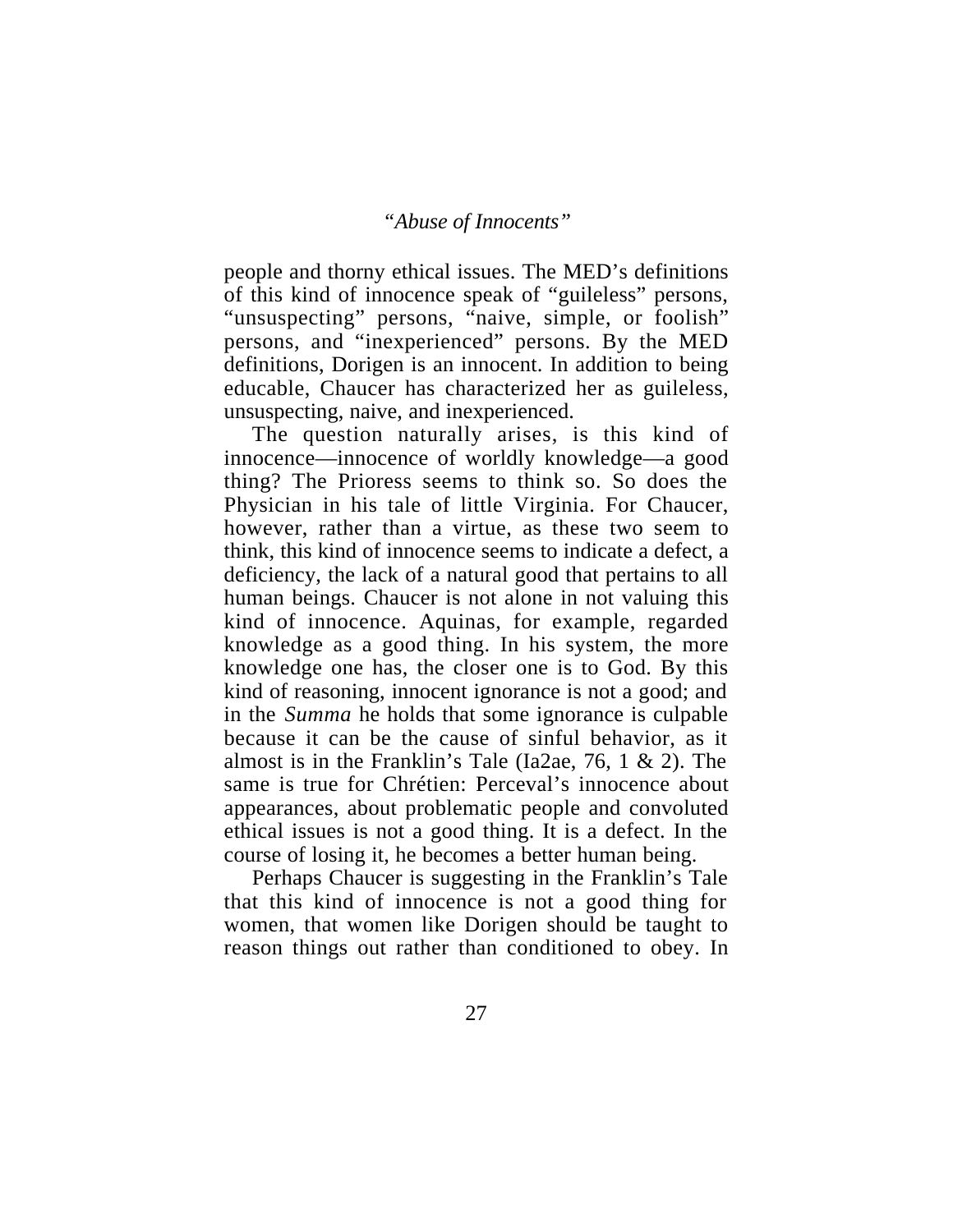brief, Dorigen is a woman of intelligence, some education, and fidelity. Yet she is, apparently, psychologically unable to reject or even question the outrageous ideas of the men in her life, not Aurelius demanding her favors, not Arveragus telling her to submit, and not the pagan *auctoritees* advising her to commit suicide, all of them claiming her honor to be at stake. For a woman like Dorigen to undergo the kind of suffering she undergoes because of a casual promise made naively in the conviction of its real-life impossibility—is this not evidence of a deficiency, a lack of common sense, an inability to protect her own integrity? Further, she is grown woman, yet she doesn't even go to see if the rocks are really gone. Is this not evidence of an incapacitating innocence, a debilitating naiveté? Indeed, in the Christian context in which Chaucer was writing, and speaking now in terms of last things, how can women rightfully be judged as moral creatures, as all the *auctoritees* agree they will be judged, if all of their lives they are systematically excluded from learning the complicated process of serious moral reasoning (as the clerks exclude women in Dorigen's lament over the rocks, as the pagan authorities exclude women in Dorigen's complaint, and as the Franklin excludes women in his closing question)?

Dorigen is the emotional center of the Tale. The reader is encouraged to empathize with her throughout, with her grief, her pain, and her helplessness. I think Chaucer is also encouraging the reader to question the medieval social practices which kept women like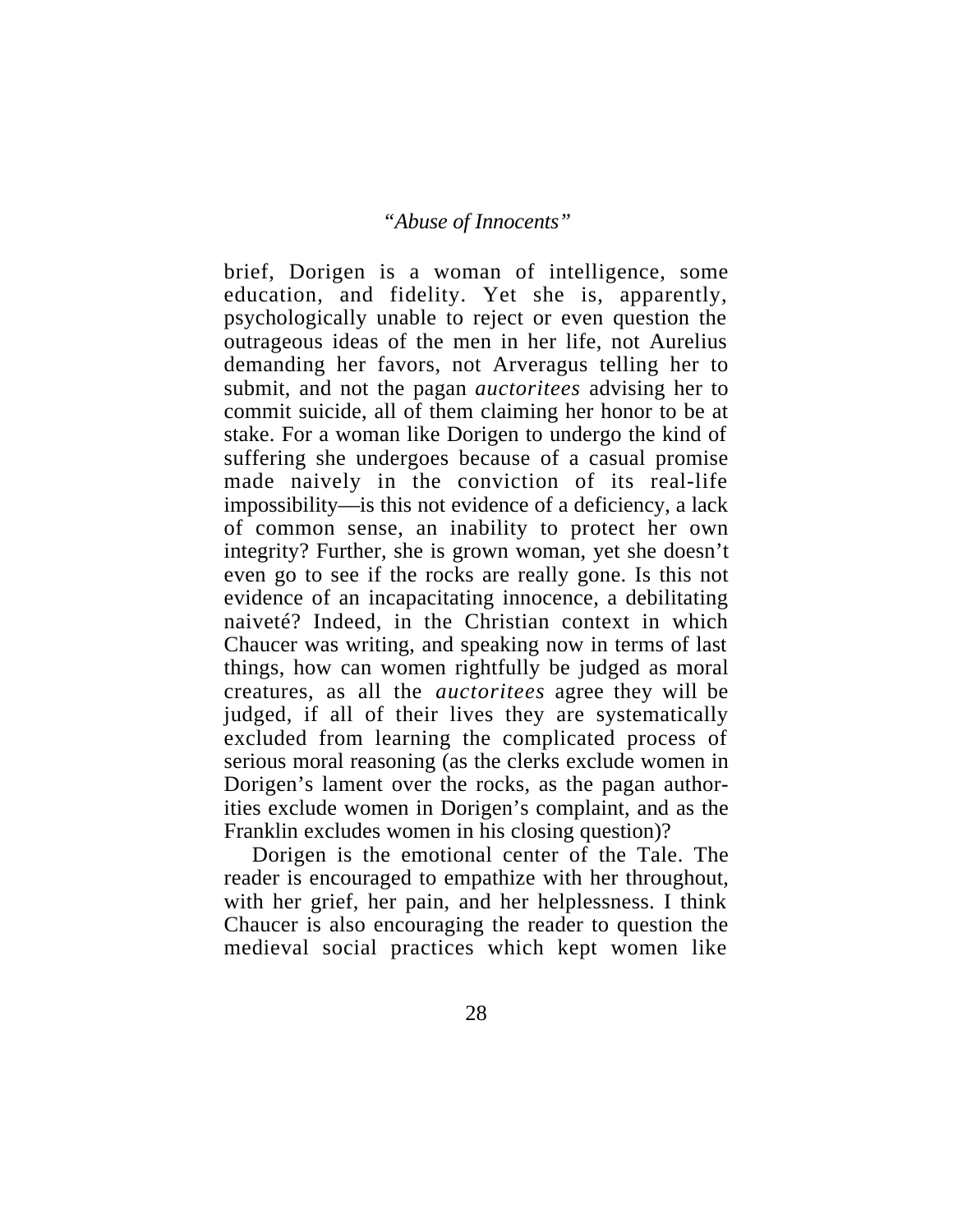Dorigen innocent and obedient, and thereby kept them easy prey for the Aureliuses of this world, and worse.

#### **Notes**

1. For comment on Dorigen, see especially Germaine Dempster, "Chaucer at Work on the Complaint in the *Franklin's Tale*," *MLN* 52 (1937), 16-23; James Sledd, Dorigen's Complaint," *MP* 45 (1947), 36-45; Donald C. Baker, "A Crux in Chaucer's *Franklin's Tale*: Dorigen's Complaint," *JEGP* 70 (1960), 56-64; Janemarie Luecke, "Dorigen, Marriage Model or Male Fantasy," *Journal of Women's Studies in Literature* 1 (1979), 107-21; Effie Jean Mathewson, "The Illusion of Morality in the Franklin's Tale," *MAE* 52 (1983), 27-37; Ann Thompson Lee, "'A Woman True and Fair': Chaucer's Portrayal of Dorigen in the *Franklin's Tale*," *ChauR* 19 (1984), 169-78; J. A. Burrow, "*The Canterbury Tales* I: Romance," in *The Cambridge Chaucer Companion*, ed. Piero Boitani and Jill Mann (Cambridge: Cambridge University Press, 1986), 114-20; Jill Mann, *Geoffrey Chaucer*, Feminist Readings, Humanities Press International, 1991, 111-20; David Raybin, "'Women, of Kynde, Desiren Libertee': Rereading Dorigen, Rereading Marriage," *ChauR* 27 (1992), 65-86; Mary R. Bowman, "'Half as She Were Mad': Dorigen in the Male World of the *Franklin's Tale*," *ChauR* 27 (1993), 239-51.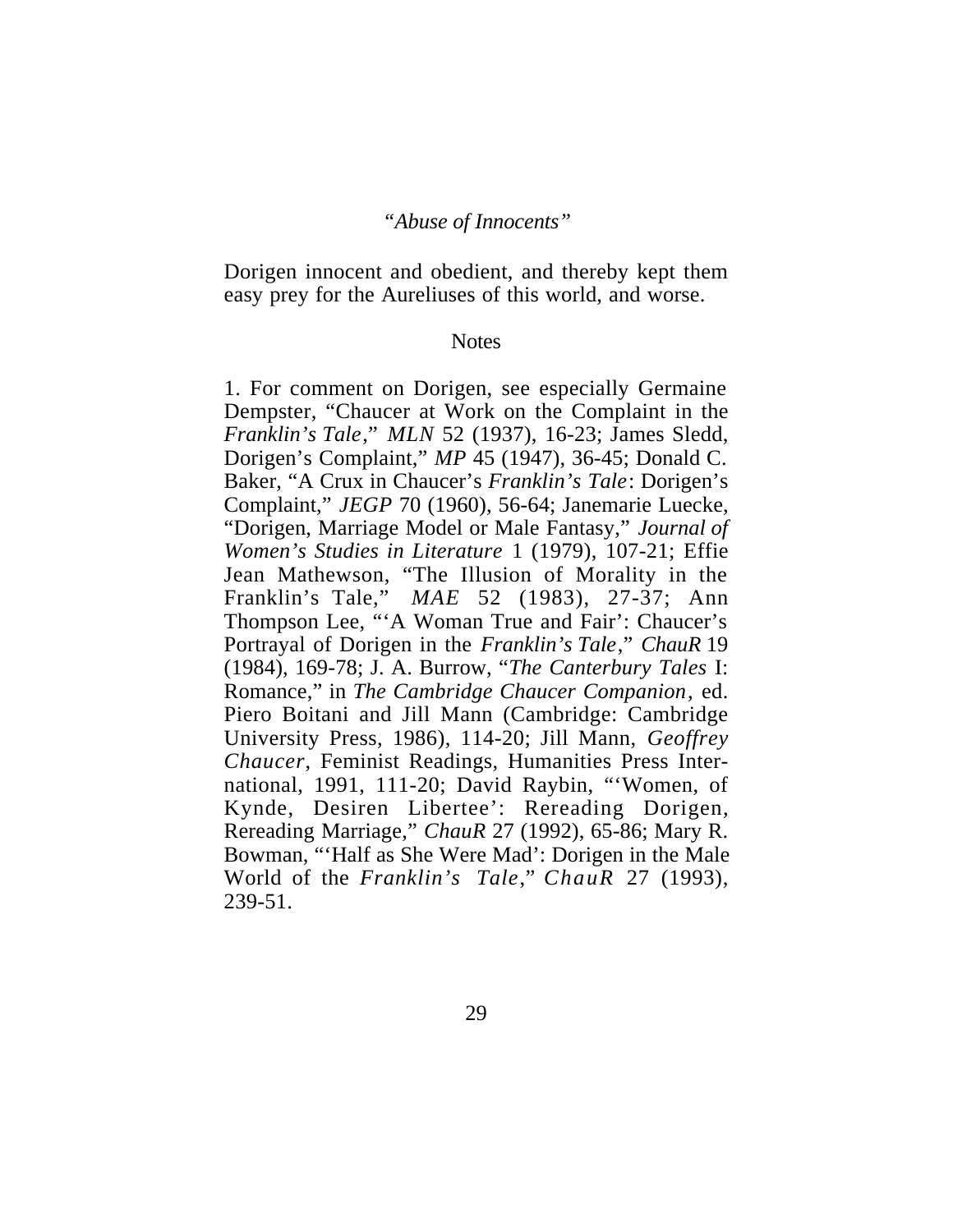2. All quotations are to the edition of John H. Fisher, *The Complete Poetry and Prose of Geoffrey Chaucer*, New York: Holt, Rinehart and Winston, 1977.

3. "Apparently" because whether or not Arveragus actually insists that Dorigen keep her oath is, in my opinion, debatable. Married people often misunderstand each other, even with the best of intentions. Whether or not Arveragus insists depends on one's interpretation of *shul* in "Ye shul youre trouthe holden, by my fay" (1474). This can be an order, as Dorigen takes it (1512- 13). Or, it can be merely an acquiescence on Arveragus's part to a decision he believes Dorigen has already made. Returning home, finding her distraught, and listening to what she says she has sworn, Arveragus mistakenly concludes that she has already decided to fulfill her oath, that that is the reason she is so upset, and, responding in accord with their marriage agreement, he agrees to follow "hir wyl" (749) even in this. That is to say, rather than ordering her to hold her trouthe, he is accepting/acquiescing to/reassuring her about what he thinks she has already decided to do. ME *shulen* is a notoriously slippery modal. The MED gives 21 pages to it. Among other things, it was used to express an order *and* it was used to express agreement with what is appropriate or right. Chaucer's use of it here, in line 1474, takes advantage of its ambiguity: it enables him to show both of them abiding by their separate understandings of the marriage contract: Arveragus following her will in all (749), and Dorigen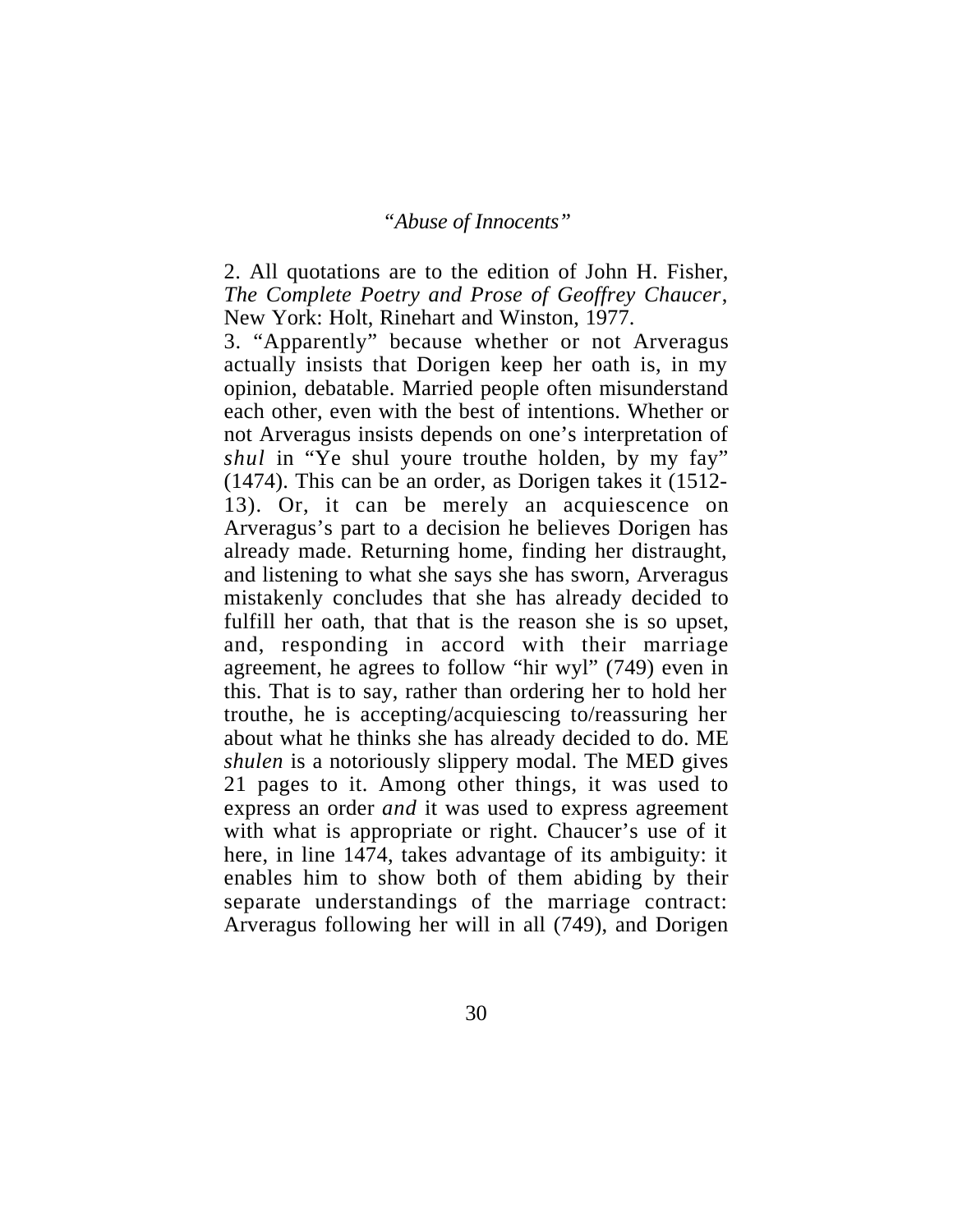obeying as his "humble trewe wyf" (758) when she heads for the garden.

The ambiguity in Chaucer's line 1474, and thus the misunderstanding between Dorigen and Arveragus, has been hidden, unfortunately, by the punctuation in some editions of lines 1483-86. Immediately after acceding to Dorigen's decision and (he thinks) agreeing with her that "Trouthe is the hyeste thyng that man may kepe," Arveragus bursts out weeping, as well he might since Dorigen's apparent decision to keep her rash promise has put him in a terrible position. He forbids her on pain of death from telling anyone about this, i.e., he unequivocally *orders* her to keep the final clause of their marriage agreement reserving him the 'name' of sovereignty. Then he says,

As I may best I wol my wo endure, Ne make no contenance of hevynesse, That folk of yow may demen harm or gesse."

(1484-86, Fisher)

Thus Arveragus, this knight who values truth above all else, is promising that henceforth he will live a lie. Not only will he endure his own woe as best he can, he also promises Dorigen that he will "make no contenance of hevynesse," not for his own sake, but so that no one will deem or guess harm of her. What this means is that henceforth, every moment of every day, he will have to guard the expression of his face and take care that it never betrays the grief that will be coming and going in his mind and heart. Whenever in public he is with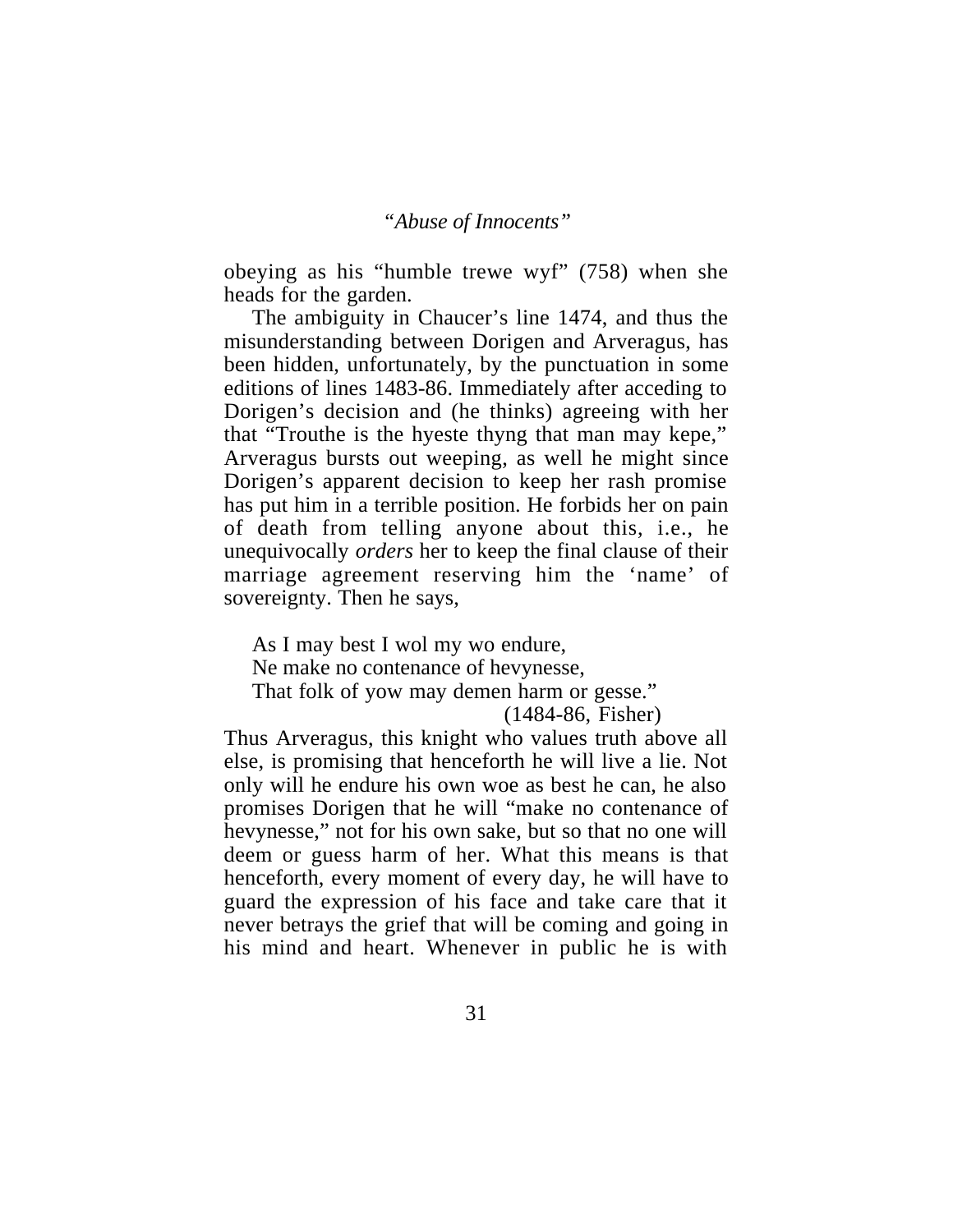Dorigen or looks at her or even thinks of her, or has to talk to or hear about Aurelius, or hears stories about neighbors or unfaithful wives, or listens to courtly love romances or marriage vows or jokes about cuckolds, he will have to control his countenance. Henceforth, whenever he hears the word "trouthe," he will have to steel himself not to betray his own innermost thoughts. He will have to be always on guard. Never again will he know freedom of facial expression, the comfort, the security, of belief in his own total honesty. Never again will he be able to feel that he possesses truth. Fisher and Donaldson punctuate as above, as Chaucer wrote, so that it is Arveragus who will "make no contenance of hevynesse." Unfortunately, Robinson, Baugh, and the new *Riverside* set the previous line off with dashes and thereby turn it into an aside: Arveragus lamenting his own woe. The result is to make Arveragus order Dorigen to "make no contenance of hevynesse."

...I yow forbede, up peyne of deeth, That nevere, whil thee lasteth lyf ne breeth, To no wight telle thou of this aventure— As I may best, I wol my wo endure— Ne make no contenance of hevynesse, That folk of yow may demen harm or gesse. (1481-86, *Riverside*)

That is, without the added punctuation Arveragus promises to conceal his own feelings to protect Dorigen. With the punctuation, Arveragus orders Dorigan to